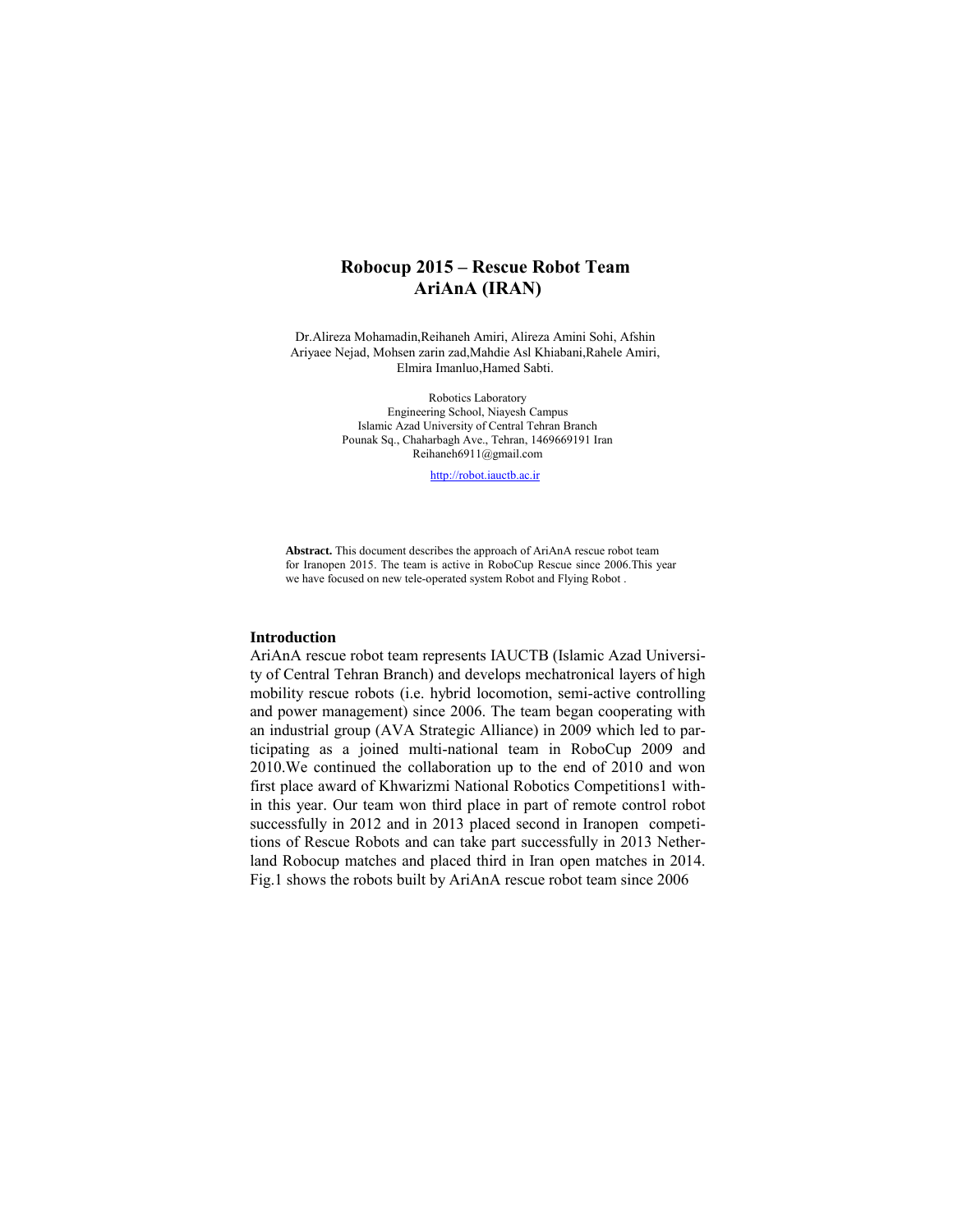

# **1. Team Members and Their Contributions**

From the following list only nine people will be attending in Iran Open 2015

- Dr.Alireza Mohamadiun Team Leader
- 
- 
- Afshin Ariyaee Nejad Electrical design
- 
- Mahdieh Asl Khiabani Mechanical design
- 

- Reihane Amiri Technical manager x Alireza Amini sohi Electrical design ,Operator
- Mohsen Zarin zad Software,Mechanical design
- Raheleh amiri Software (Infrastructure)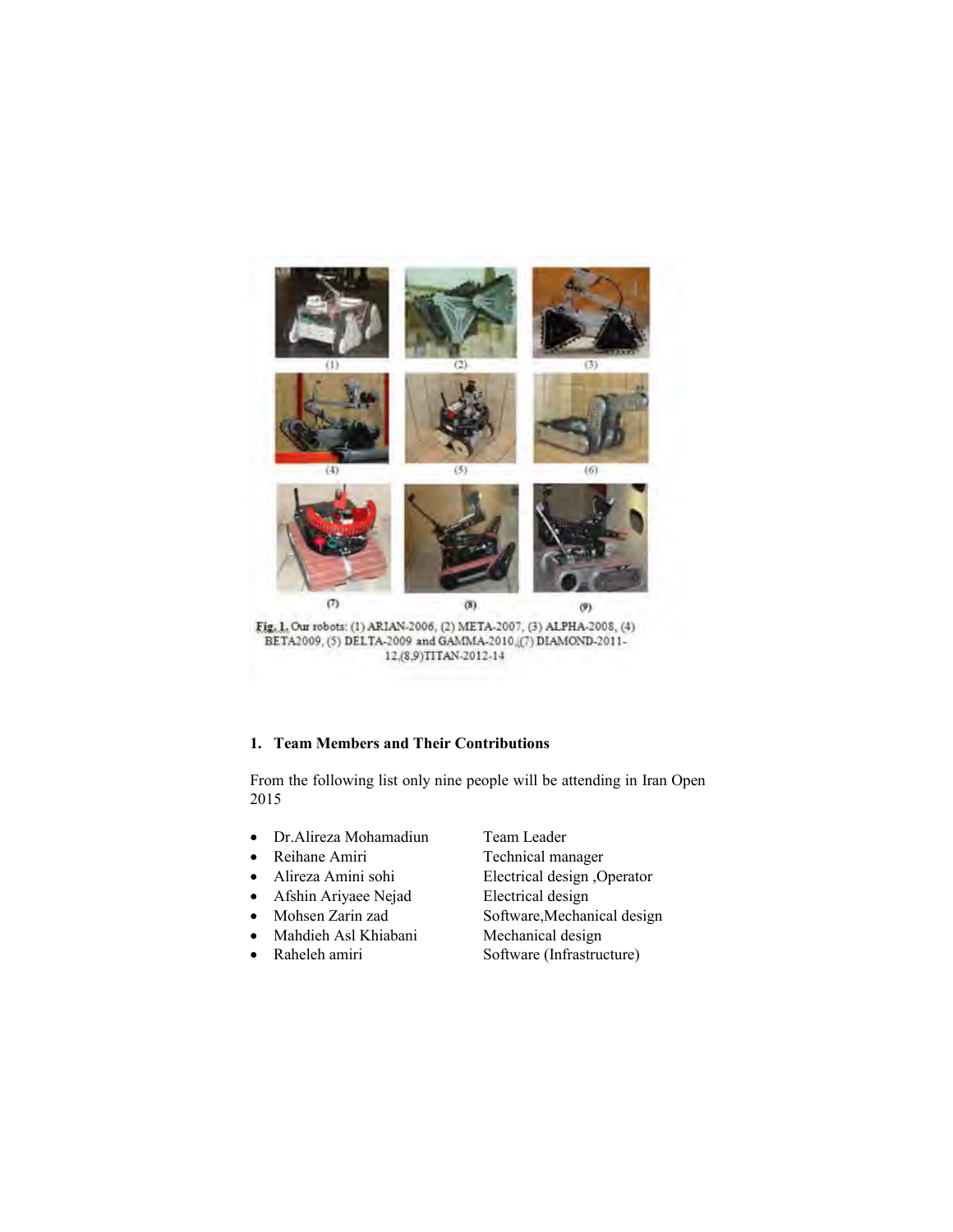| Elmira Imanlou | Software (Infrastructure) |
|----------------|---------------------------|
|                |                           |

• Hamed Sabti Software (Infrastructure)

And many appreciations to all former members of AriAnA rescue robot team.

#### **2. Operator Station Set-up and Break-Down (10 minutes)**

As in previous years, we use a custom designed OCU (Operator Control Unit) for fast set-up and break-down. This OCU currently consists of a laptop, gamepad, access point, ethernet switch, power system and a pair of antennas. We will carry the OCU and kafin to warm zone (next to the arena) using a trolley five minutes before each mission. Then we will turn the entire system on to perform automatic system check up. The system will remain powered up on "hot stand-by" until our mission starts. This

set-up strategy is similar to what had been applied in 9/11 USAR (Urban Search And Rescue) missions].When a mission starts, two team members put the robot in start point and other two members carry the OCU to operator control station. Once whole devices are placed in their right places, the operator starts controlling. This is done in less than 2 minutes.At the end of each mission, the operator has two specific tasks: stopping the system and delivering mission data while two members are taking the robot out of the arena. The break-down procedure takes about 5 minutes.

#### **3. Communications**

All our robots have a 5 GHz IEEE802.11a Access Point/Bridge with a pair of external antennas to exchange data (e.g. high level control commands, sensor data and digital audio/video) with another one in OCU.We use channel 36 as our default setting (Table 1) but it can easily be changed to any possible channel if it is needed

| <b>Rescue Robot League</b> |                     |            |  |  |  |  |
|----------------------------|---------------------|------------|--|--|--|--|
| AriAnA (IRAN)              |                     |            |  |  |  |  |
| Frequency                  | <b>Channel/Band</b> | Power (mW) |  |  |  |  |
| 5.0 GHz - $802.11a/g$      | 36ch (selectable)   | 10mW       |  |  |  |  |

**Table 1.** Used communication frequencies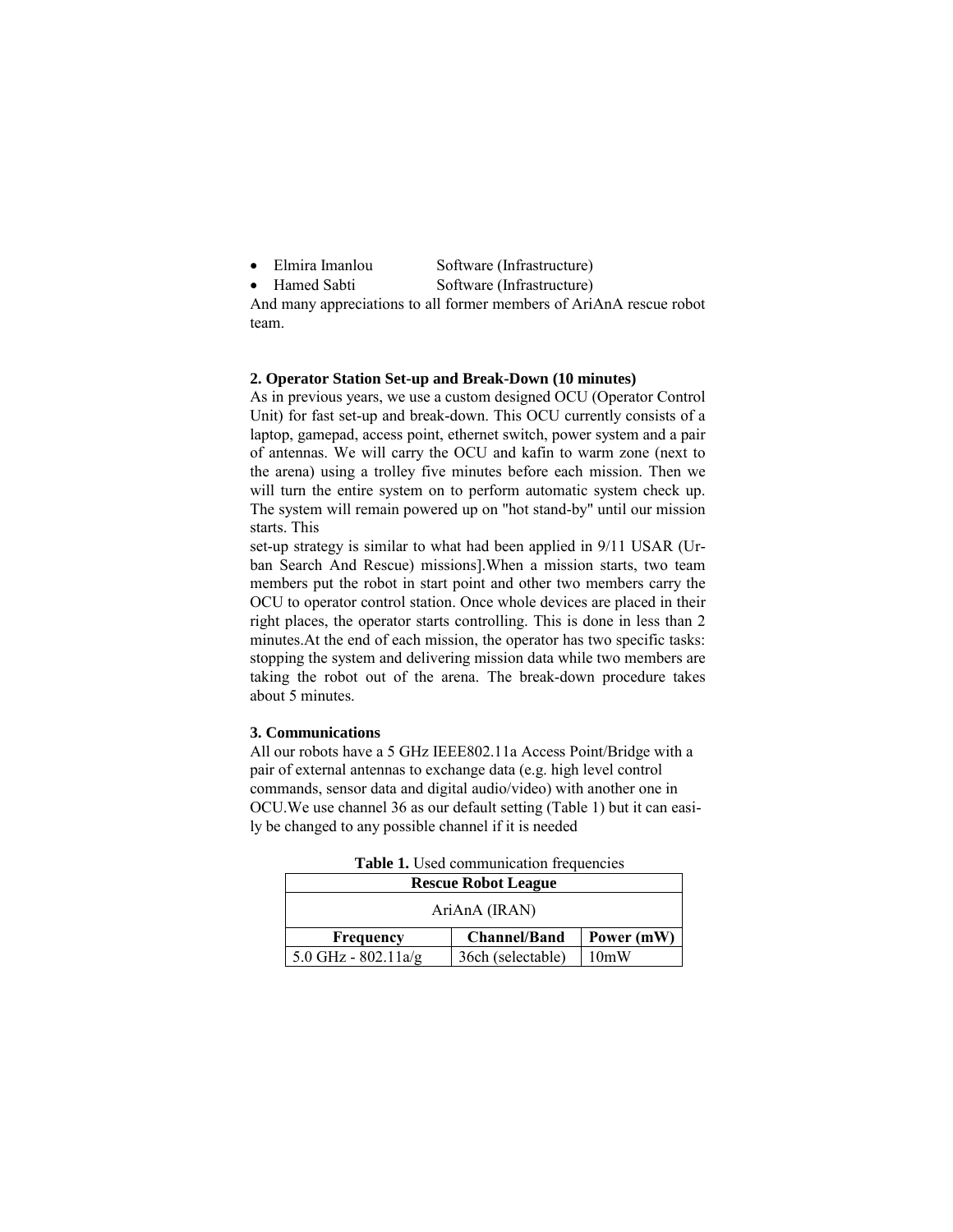The second one consists of a high power, industry grade video transmitter with radiofrequency of 72 MHz besides an RF modem which utilizes 120 MHz radio frequency.

# **4. Control Method and Human-Robot Interface**

As stated before, we will deploy only one robot to perform autonomous navigation and victim detection within the yellow, orange and radio drop out zones. This robot is very similar to Titan from electrical viewpoint. Fig.2 illustrates hardware block diagram of Kafin.



**Fig.2** Hardware block diagram of onboard system

The core of this block diagram consists of an FPGA based controller and a main board

According to hardware block diagram (Fig.2), the onboard power management system should: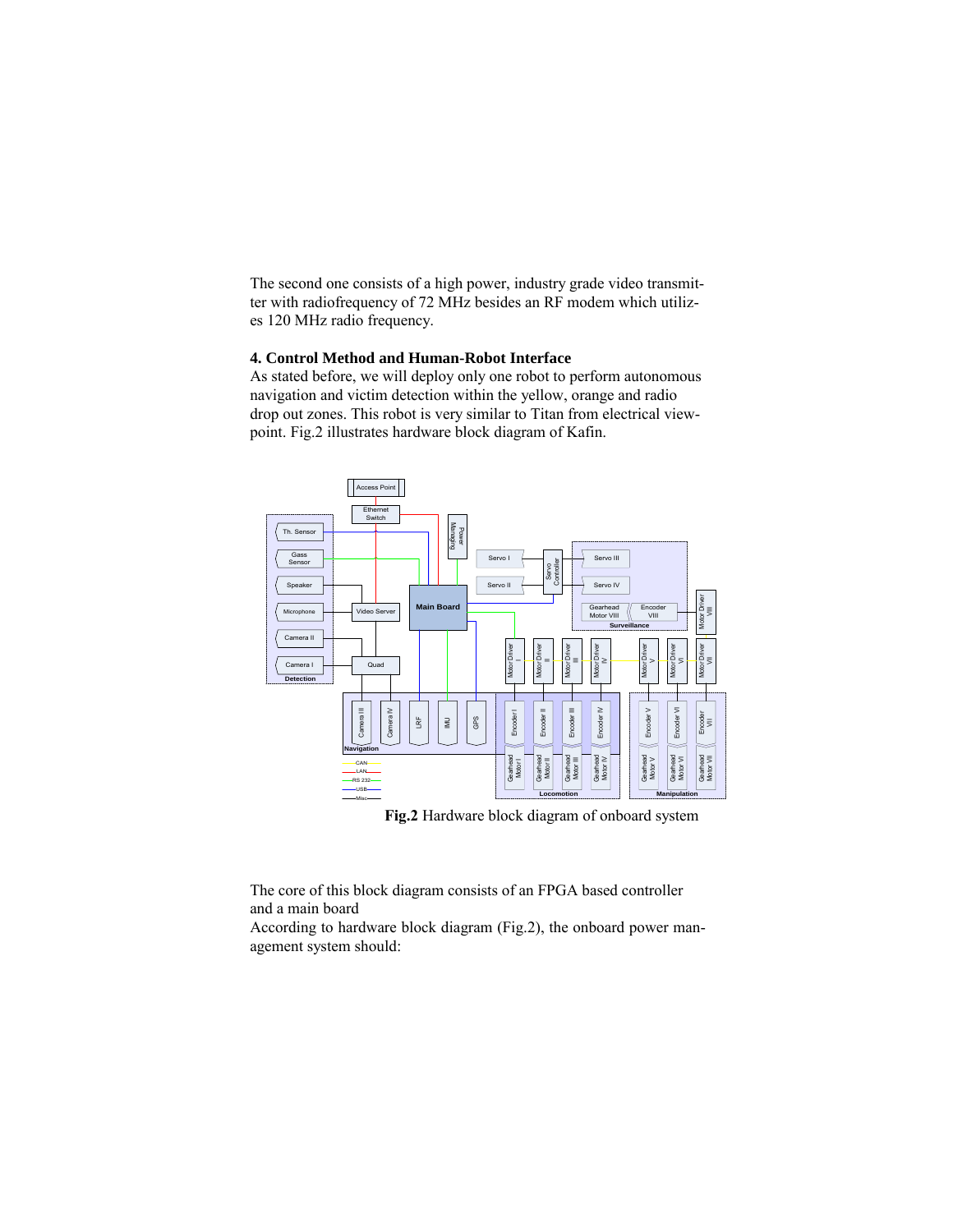- 1. feed all onboard devices including
	- a. up to 8 motor drivers
	- b. 4 RC servo drivers
	- c.  $4$  cameras  $+ 1$  quad  $+ 1$  video server
	- d. all mentioned sensors
	- e. 1 industrial mother board
	- f. 1 Ethernet switch  $+1$  access point
	- g. 1x 24v-10A payload bay
- 2. show battery life time
- 3. have current limit option
- 4. interface via RS232 with Main boar

# **4.1. Robot Operating System**

Our team has done basic changes in software part and has decided to have a program under windows. As you observed all parts of robot can be observed and controled through TCP\_IP. As well, it is possible to access different parts of module. This program is written in language of c#.



**Fig. 3.** Software architecture of cuffin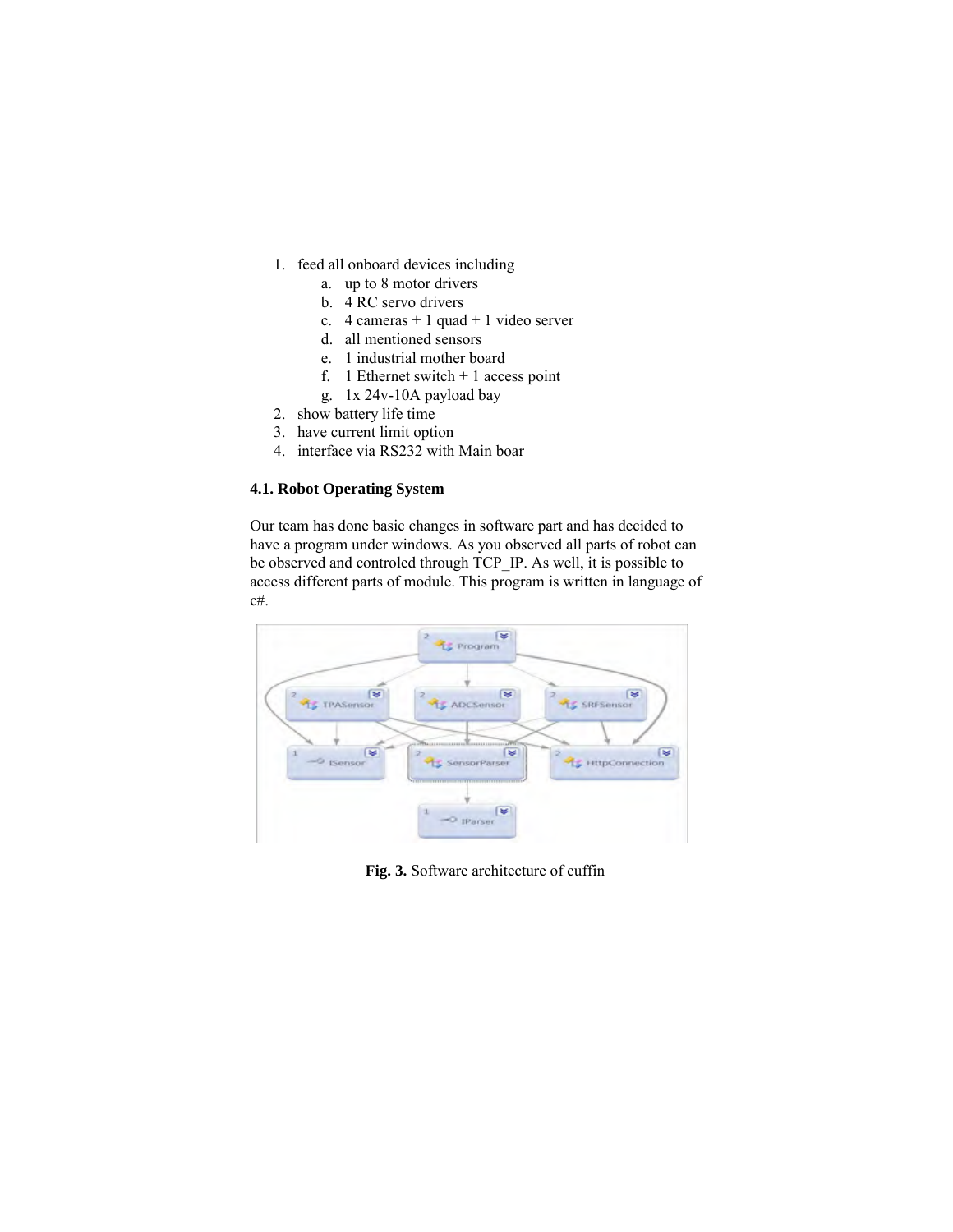# **4.2. HRI**

Obviously, design of HRI (Human Robot Interaction) directly affects the ability of operator to understand the current situation, make decisions and provide high level commands to the robotic system. Therefore the operator's requirements and the way of presenting them to him/her should be emphasized [6].

Our GUI (Graphical User Interface) is developed since 2012 to support adjustable Tele-Operation. It allows the operator to use identical GUI's to control robots with different levels of Tele-Operation. As it is shown in Fig. 4, the GUI has 4 different panels:

- x **Drive:** *a video centric GUI[7] for tele-operation*
- x **Report:** *to record victims' information*
- x **Map:** *a map centric GUI for autonomous controlling with selectable autonomy*
- x **Log:** *shows recorded logs of mission (i.e. sensor data and control commands)*



**Fig. 4.** Our GUI in RC13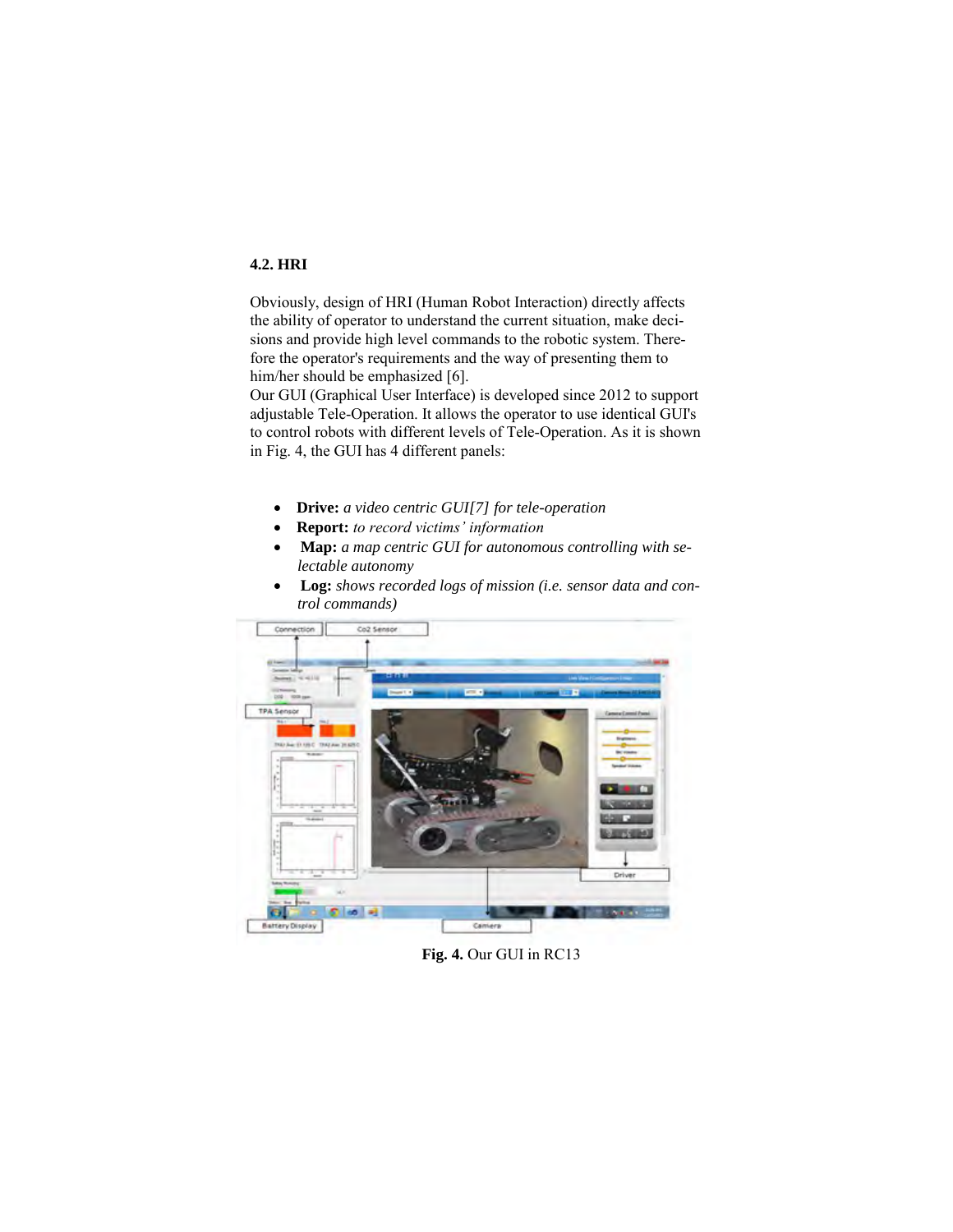#### **5. Map generation/printing**

Teams are supposed to present a 2D map after each mission containing information about the location of detected victims. We have developed a fast and robust laser scan-matching algorithm that builds a map based on the past several scans, by aligning incoming scans to this map at the 10Hz scan rate. This scan-matching algorithm is an improved version of the algorithm presented by Olson et al. To find the best rigid-body transform to align a new laser scan, we score candidate poses based on how well they align to past scans. Laser scanners usually provide individual point measurements, and because successive scans will in general not measure the same points in the environment, attempting to correspond points directly can produce poor results. However, if we know the shape of the environment, we can easily determine whether a point measurement is consistent with that shape. We model the environment as a set of polyline contours, and these contours are e tracted using an algorithm that iteratively connects the endpoints of candidate contours until no more endpoints satisfy the joining constraints. With the set of contours, we generate a costmap that represents the approximate loglikelihood of a laser reading at any given location. We create our costmap from a set of previous scans, where new scans are added when an incoming scan has insufficient overlap with the existing set of scans used to create the cost-map. For each incoming scan, we compute the best rigid body transform  $(x, y, \theta)$  relative to our current map. Fig. 3 shows the result of our ICP scan matching algorithm.



**Fig. 5.** Map of our test arena using ICP scan matching algorithm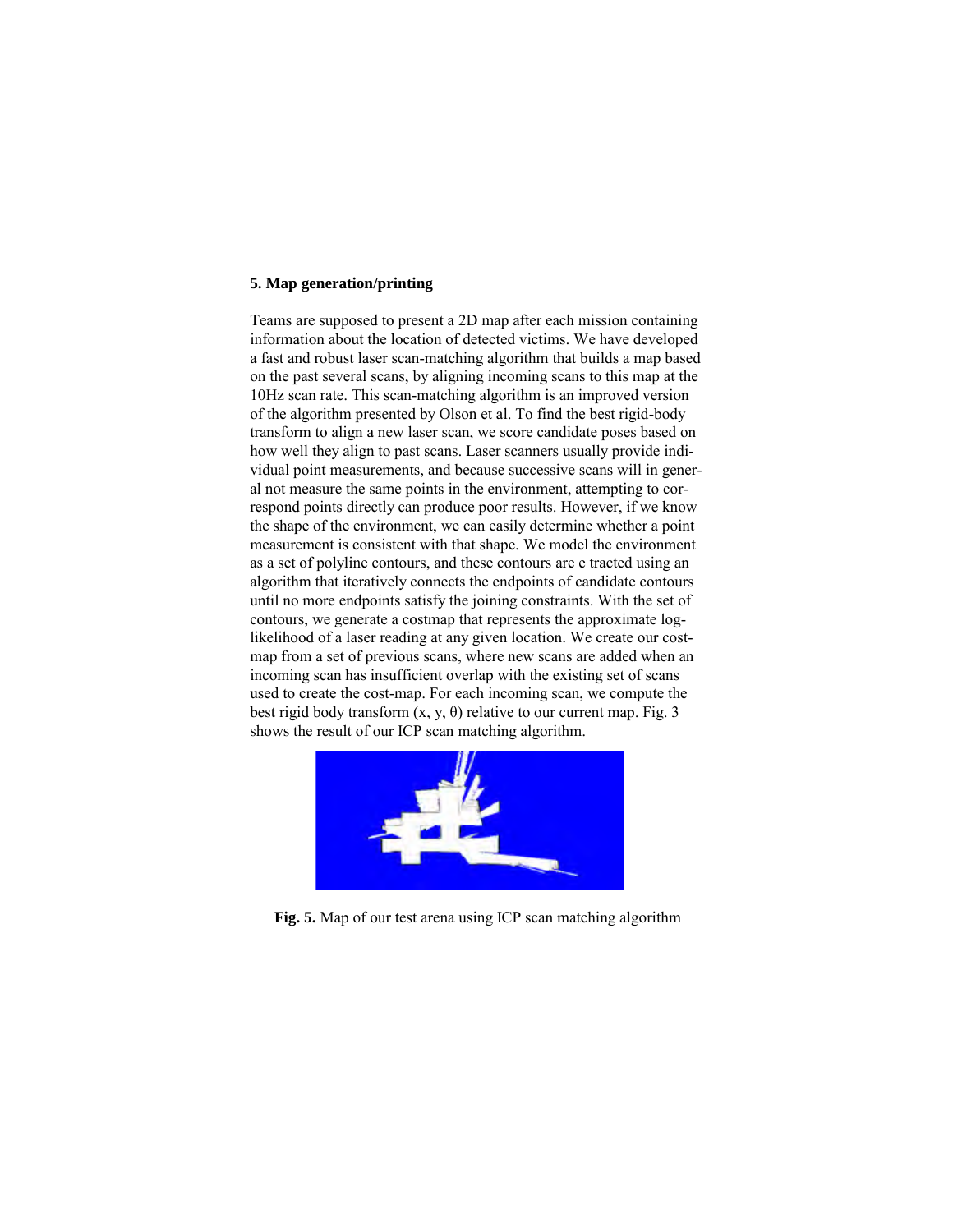## **6. Sensors for Navigation and Localization**

As stated before, Titan and Cuffin are very similar to each other in terms of hardware and sensor arrangement.

#### **Camera**

Two identical wide angle 1/3" high resolution Sony CCD color cameras provide a fine environmental awareness for tele-operation. Videos of these cameras are converted to MPEG-4 format and streamed over Ethernet with Real Time Streaming Protocol(RTSP) by means of a Hi vision (4chanal) video server.

# **LRF**

Our robots are equipped with Hokoyo UTM-30 LX scanning LRF. This long range (up to 30 m), wide angle (270°) and fast (40 Hz) LRF is mounted on a gyro controlled gimbal-type servo mechanism to stay horizontal (in world frame) while scanning

#### **IMU**

Each robot has an IMU (Xsens MTi) to measure its 3 DOF orientation and 6 DOFaccelerations.

# **Ultrasonic Ranger**

Twelve Devantech SRF08 ultrasonic sensors are placed around the autonomous robots for more reliable collision avoidance



**Fig. 6.** Sensor arrangement of Titan(Robocup 2014)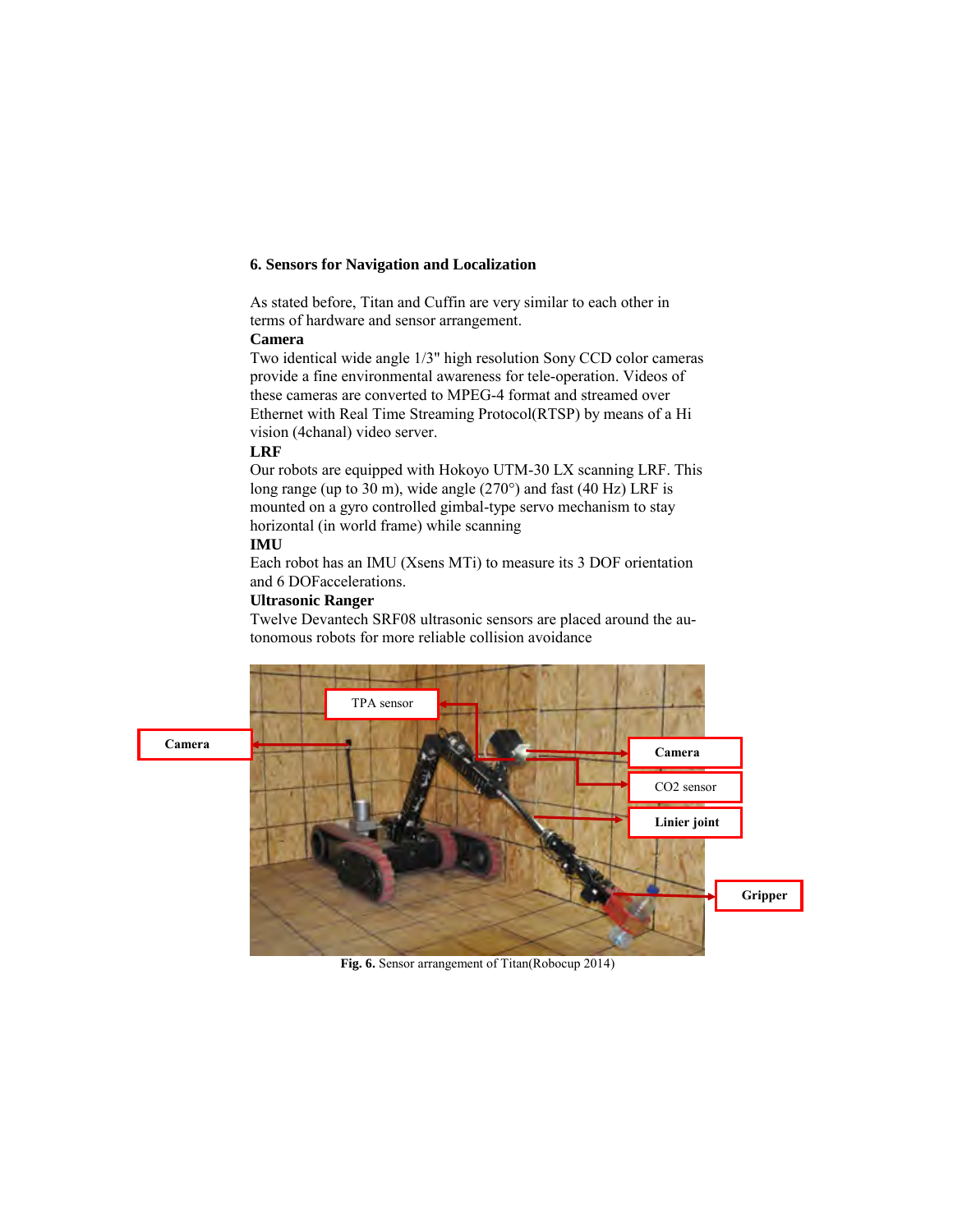## **7. Sensors for Victim Identification**

We have built a 3 DOF manipulator to hold all victim detection sensors. These sensors are packed in a pan/tilting end effecter called Victim Detection Package (VDP). The VDP equipped with these sensors:

#### **Zoom camera**

This camera provides fine images of environment even in almost absolute darkness.

## **Temperature Sensor**

An 8×1 pixels temperature sensors from Devantech mounted on the end effector to detect temperature of simulated victims.

## **CO2 Sensor**

We've equipped both robots with CO2 sensors to sense the exhaled CO2 from victims. They have a response time of about 20 sec. which is common in most CO2 sensors.

#### **Microphone**

A sensitive microphone and small speaker is used to have a bidirectional communication between operator and victim.

# **8. Robot Locomotion**

As mentioned, all our robots are differentially steered tracked vehicles. They havedifferent locomotion characteristics to make them suitable for their specific tasks.

# **Cuffin**

This robot is steered at maximum speed of 1.2 m/s using a pair of velocity-controlled 350 W DC motors while four highly accurate positioncontrolled 200 W brushless DC motors rotate its triangular frames. Fig. 7 illustrates its overall dimensions.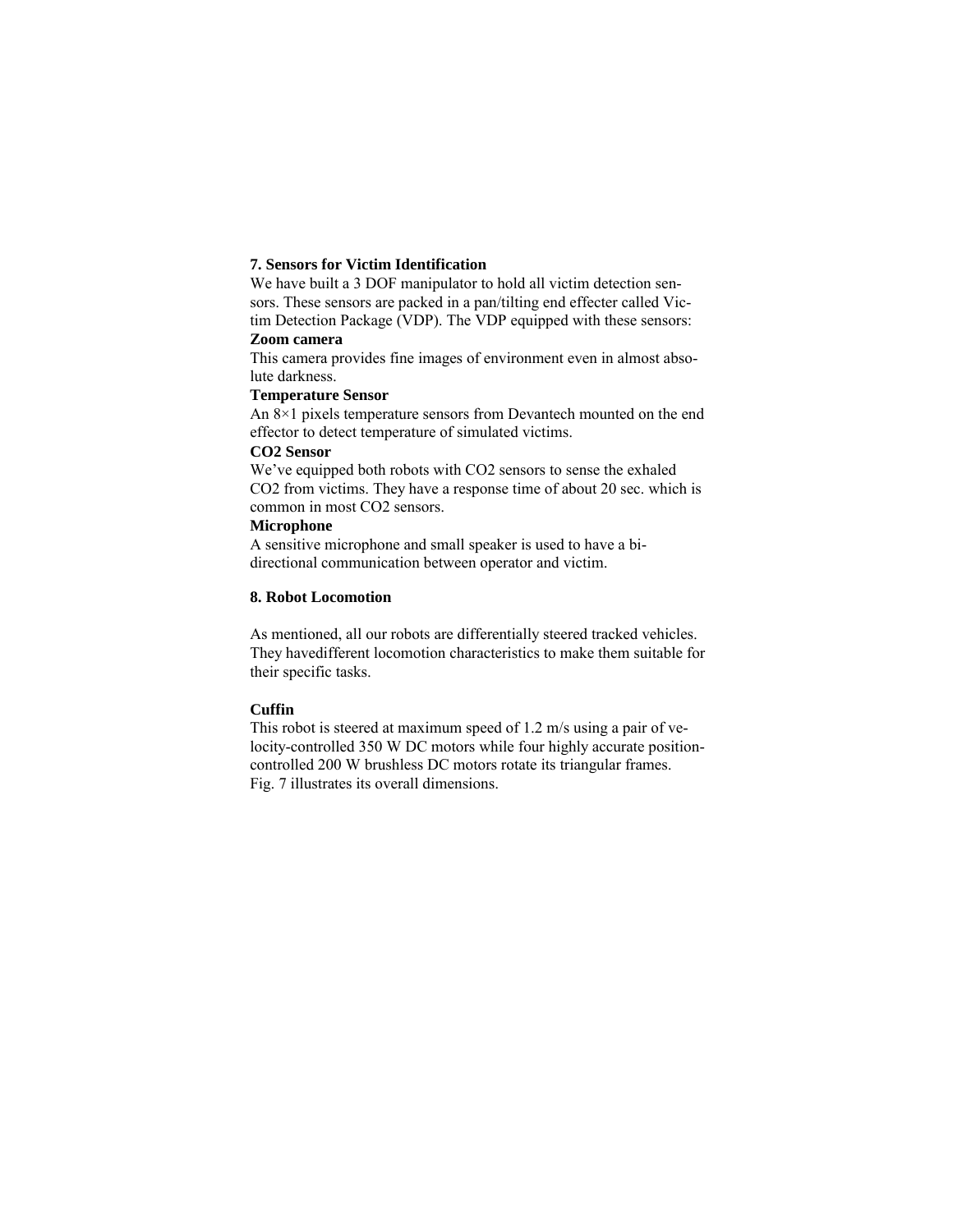

**Fig. 7.** Overall dimensions of tele-operated robot

#### **9. Other Mechanisms**

Power Management System Our robots utilize a custom designed power management system for remote supervisory control (e.g. switching devices on/off, voltage-current monitoring and limiting).The power manager is the only device that a user can directly turn it on/off. When it booted up, it follows a step by step procedure to turn on and test the required devices to be wirelessly connected to the OCU (i.e. Ethernet switch and Access Point) and if anything goes wrong, it begins blinking an LED and alarming.Once the wireless connection is established, the power management system waits for operator's commands to turn on/off any requested onboard device even the industrial computer. This is a useful capability especially when there is no direct access to a robot that may commonly happen in real USAR missions.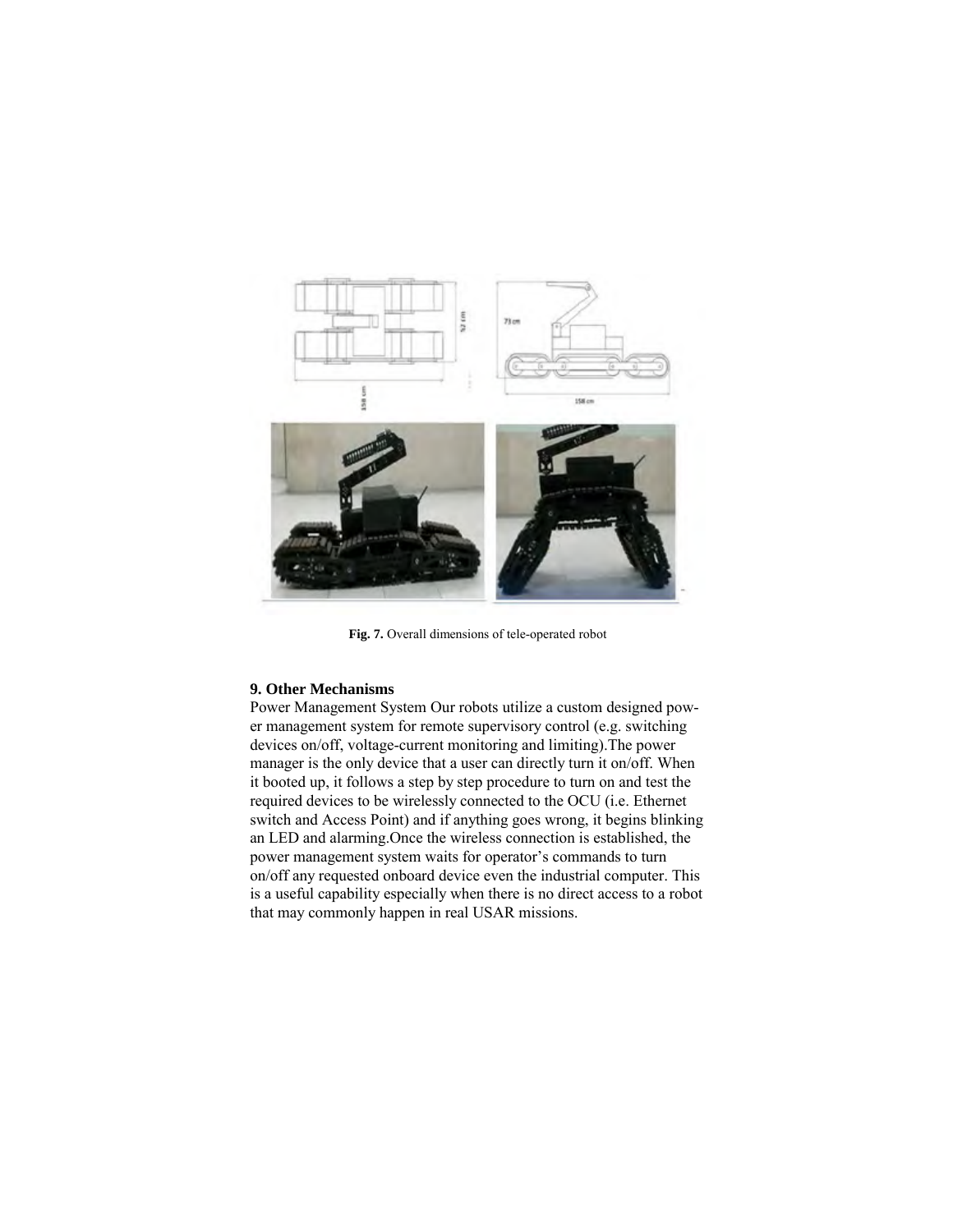## **Manipulator's and Gripper**

Almost all sensors of **Cuffin** are placed on its surveillance manipulator. The end effector of this 2DOF manipulator contains a pan/tilting Victim Detection Package (VDP) and a roll/pitching laser stabilizer servo mechanism. The end effector is also connected to an orientation correction mechanism to stay horizontal in robot's frame ofreference. This correction mechanism is actually a combination of two parallelogram four-bar linkages with flexible links and applies a function of rotations of manipulator's joints to the end effector (Fig. 8). Our team consists of 6 DOF gripper that can easily pick up objects .With this gripper can also be opened and closed



**Fig. 8** manipulator and Gripper Titan(Robocup 2014)

#### **10. Team Training for Operation (Human Factors)**

Although we do our best to make our HRI more and more user friendly, but it still needs about one day of familiarization to drive the robots properly. After becoming acquainted with robot controlling, it will be quite similar to game playing.

Furthermore, our GUI automatically saves all video streams sent to the OCU. This simple, useful feature lets us to analyze operator's performance. Certainly, our selected operator spends considerably more time for practicing in our USAR test arena to achieve the best possible result in the competitions.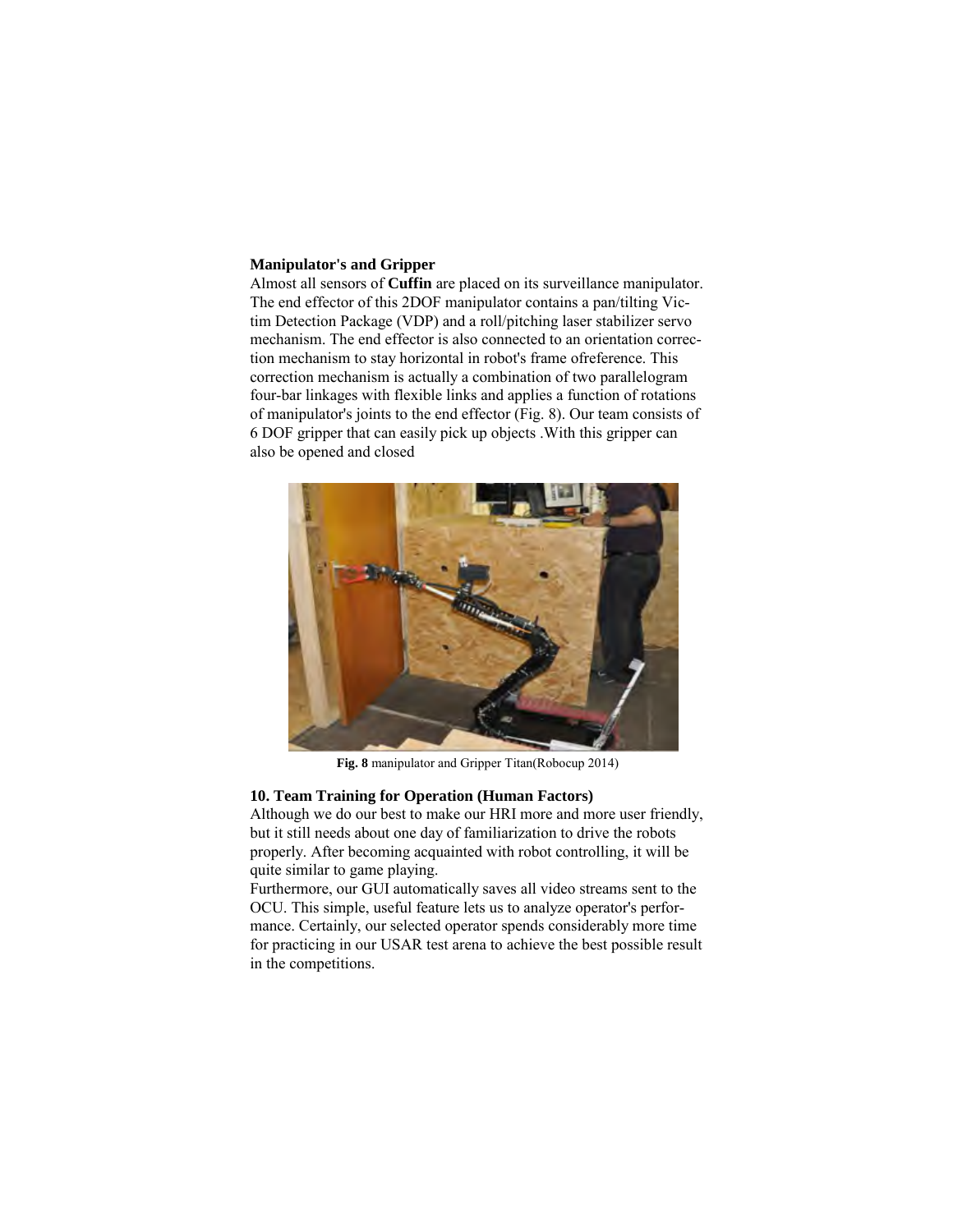# **11. Possibility for Practical Application to Real Disaster Site**

We yet have no practical experience with real disaster sites. However, we consider the practical application when design the robot, such as compact mechanism, modular design, less operator station setup time.

# **12. System Cost**

The following tables list approximate cost of our system.

| <b>Device</b>          | Company              | Model           | QTY | Unit Price(USD) |
|------------------------|----------------------|-----------------|-----|-----------------|
| Mech.componets         | Damavandi.co         | u.              |     | 8000            |
| Buhler 350W            |                      |                 | 8   | 200             |
| Motor driver           | Sabrtooth            | 2*25 QE         | 6   | 250             |
| Control board          | Roboland.co          | m.              |     | 250             |
| Power manager          | Roboland.co          | $\frac{1}{2}$   |     | 200             |
| Ethernet switch        | <b>PLANNET</b>       | SW802           |     | 20              |
| Access point           | <b>PLANNET</b>       | WDAP-2000PE     |     | 120             |
| Antenna                | <b>PLANNET</b>       | <b>ANT/OM5A</b> | 2   | 13              |
| Video server           | <b>High vision</b>   |                 |     | 250             |
| Camera (wide)          | Telecom              | a.              | 4   | 32              |
| <b>Battery</b>         | Kinetic              | Li-Poly         | 4   | 370             |
| <b>Battery Charger</b> | <b>Thunder Power</b> | TP-1010C        |     | 200             |
| Other electronics      |                      |                 |     | 200             |

# Table 1.Price list of a typical platform

Total price 14,124 ±0.5% USD